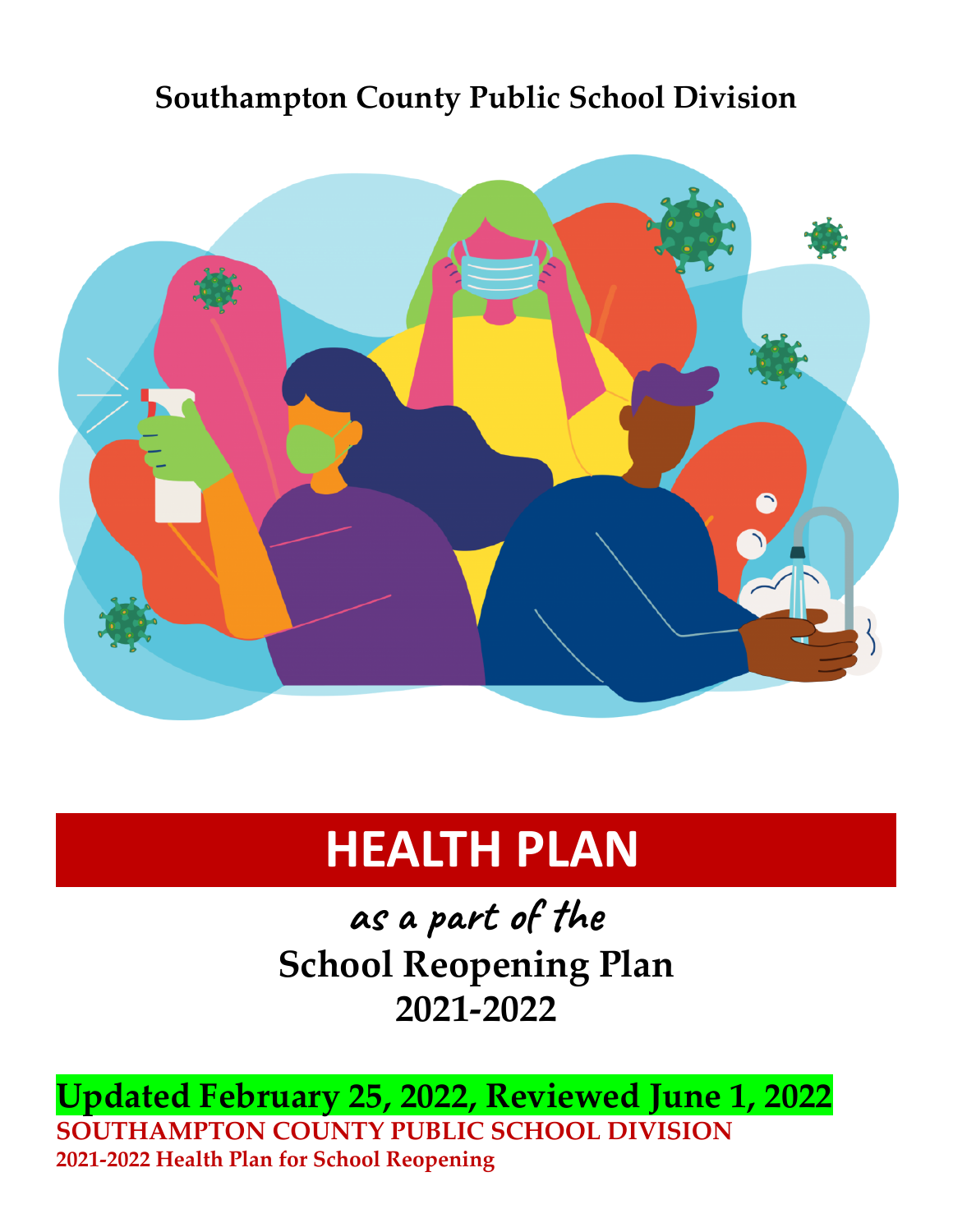\*\*Southampton County Public School Division regularly monitors for modifications in guidance from VDOE, VDH, CDC, WHO and our legal partners. This health plan document will continue to be adjusted to reflect any alteration in their guidance to any *section/component/expectation/practice herein.\*\**

# **Contact Information**

Dr. Gwendolyn Shannon, Division Superintendent [gshannon@southampton.k12.va.us](mailto:gshannon@southampton.k12.va.us) (757) 653-2692 office (757) 653-4464 cellular

Mr. Will Melbye, Coordinator of Auxiliary Services *&* Transportation [wmelbye@southampton.k12.va.us](mailto:wmelbye@southampton.k12.va.us) (757) 653-2692 office (757) 544-8109 cellular

Mrs. Amy Rose, Healthcare Specialist [amyrose@southampton.k12.va.us](mailto:amyrose@southampton.k12.va.us) 757-653-2692 extension 3301

Mrs. Lou Ann Davis, [ladavis@southampton.k12.va.us](mailto:ladavis@southampton.k12.va.us) 757-653-2692

Mrs. Joyce Tomlin, Nursing Supervisor [joycet@southampton.k12.va.us](mailto:joycet@southampton.k12.va.us) (757) 653-2751

#### *Additional Team Members*

Dr. Tonia Taylor, Director of Special Education & Student Services Kelli Gillette, Director of Curriculum Bill Hatch, Technology Specialist Susan Melbye, Principal, Nottoway Elementary School Dr. Allison Francis, Principal, Capron Elementary School Tamee Railey, Co-Principal, Riverdale Elementary School Kisha Watford, Co-Principal, Riverdale Elementary School Darian Bell, Principal, Southampton Middle School

#### *Local Health Department*

26022 Administration Center Dr. Courtland, VA 23837 757-653-3040 Suffolk VDH Office 757-514-4700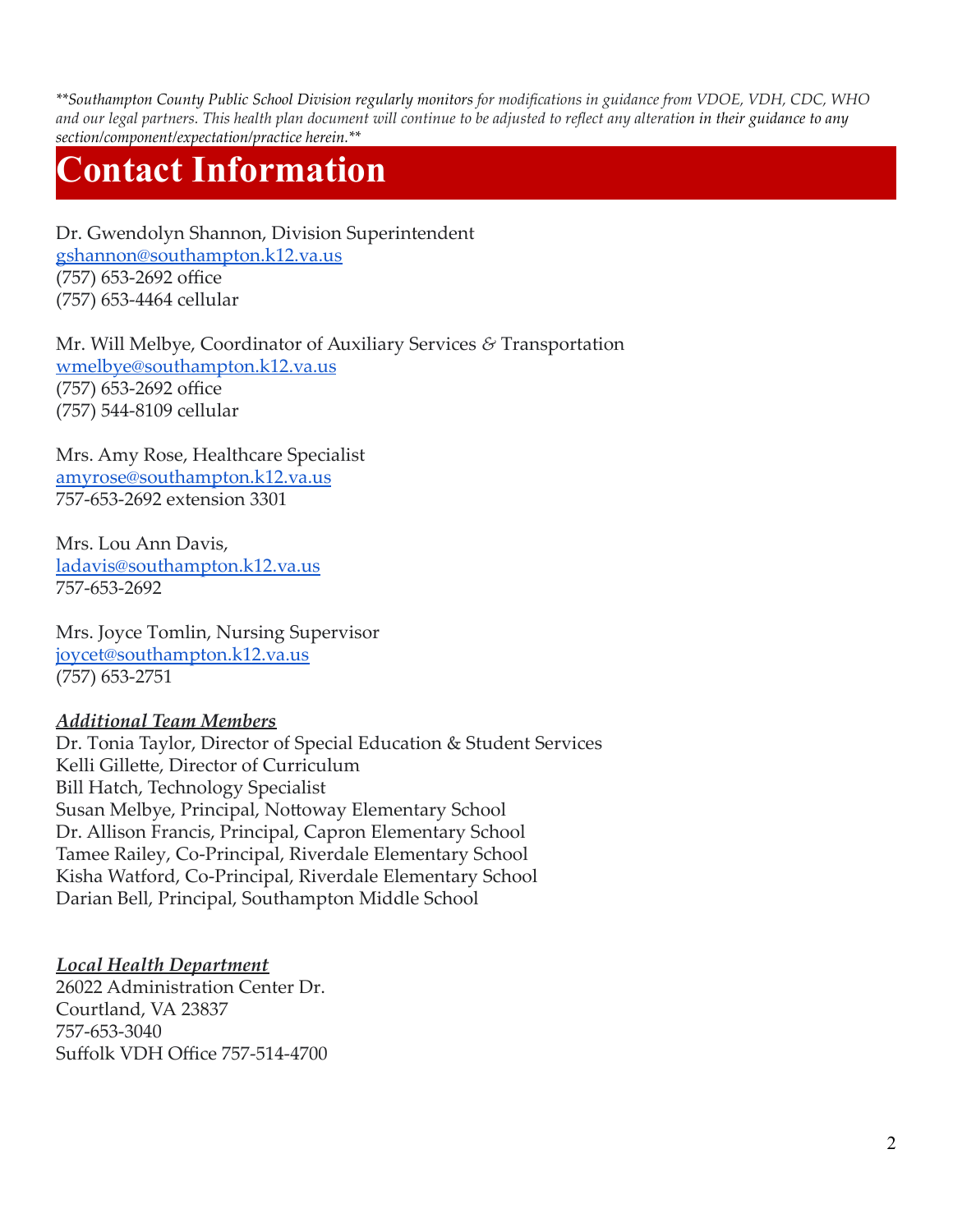# **Key Elements: Planning to Reopen**

### **Health and Absenteeism Monitoring/Approaches**

#### **i. Communication**

Frequent communication will take place between the Division Superintendent and the Virginia Department of Health Western Tidewater Health District for local information that impacts Southampton County Public Schools staff and students.

### **Communication Strategy**

#### **i. Orientation and training**

Western Tidewater Health District has provided training for Southampton County Public Schools' Nursing Supervisor. Training focused on guidance for case investigation, and contact tracing and how to handle presumed positive cases within the school division. The training included case investigation, protocols, symptoms, and what exposure looks like.

Southampton County Public Schools will provide additional training and a reintroduction of procedures and guidelines for teachers and staff through educational modules during our in-service days for return to school fall 2021. Videos, posters and/or handouts were made available for students and parents to review prior to their return to buildings. This helped to alleviate concerns about mitigation practices within SCPS.

#### ii. **Plans for communication**

Southampton County Public Schools communicated plans for communication with staff, parents, and students on new policies. All announcements and information from the school division is distributed through SCPS website, App, Remind, handbook, social media and individual school-based accounts.

#### **iii. Communication about cases**

Southampton County Public Schools communicates an outbreak or positive case from the Office of the Superintendent or the Building Principal. This is conducted in conjunction with information from the Western Tidewater Health District.

### **Participate in Community Response Efforts**

Southampton County Public School Division works collaboratively with the Western Tidewater Health District to distribute health information through Southampton County Public Schools' social media outlets and work with the health department and other community agencies to assist in community response efforts.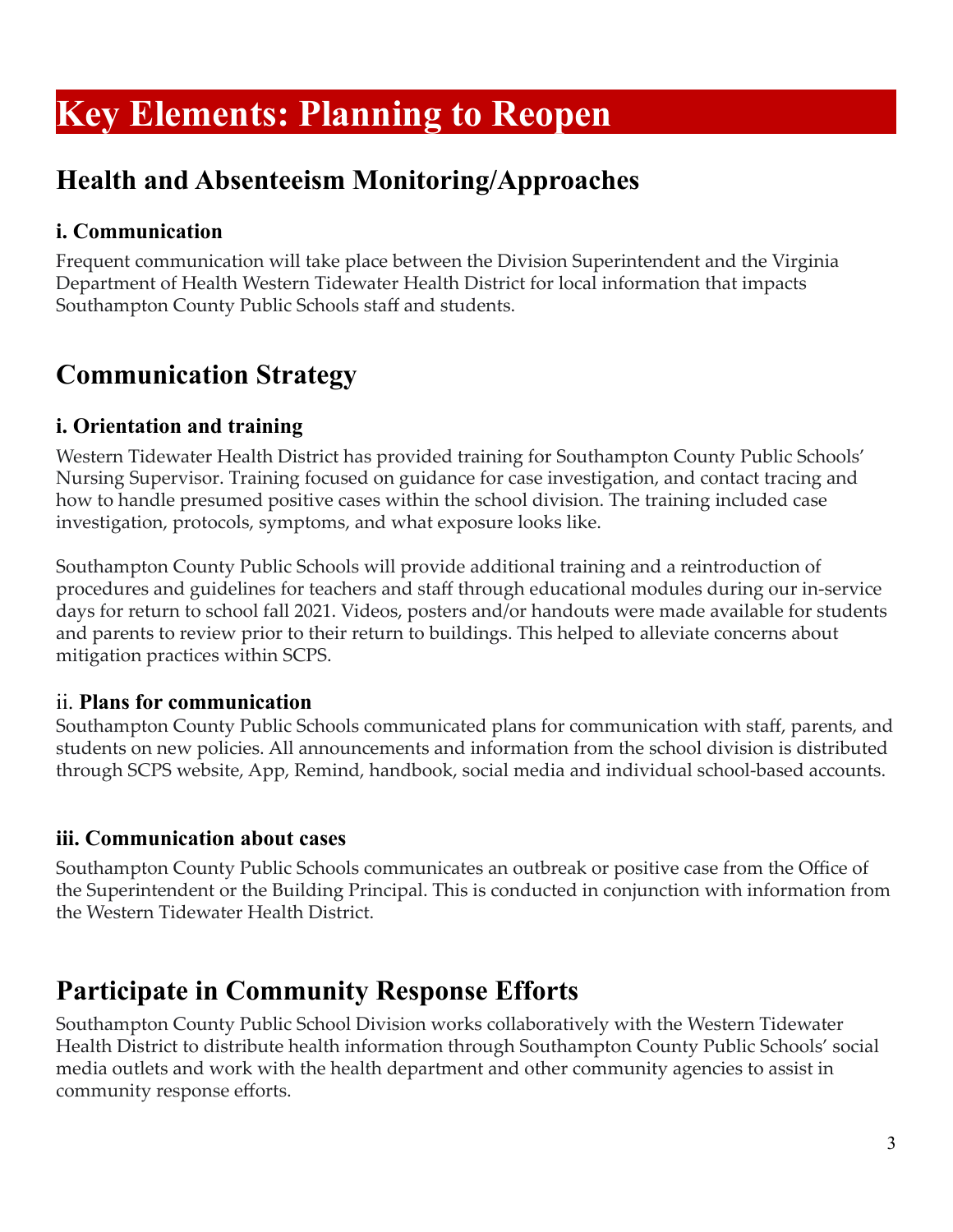## **Division's Student Health Services**

#### **i. Medical grade Personal Protective Equipment (PPE)**

Southampton County Public Schools ensures the provision of medical-grade PPE for health services staff by ordering items (gloves, N-95 masks, face shields, disposable isolation gowns, and head protection) in a timely manner. The Western Tidewater Health District has offered to assist in the instance where PPE supplies run low if they have resources available.

#### ii. **Non-COVID-19 health needs**

Southampton County Public School Division ensures and maintains typical (non-COVID-19) health services; School nurses continue to be a part of all Southampton County Public Schools and continue to address students' daily medical needs.

#### **iii. Mental health services**

Southampton County Public Schools ensures the provision of mental health services. School guidance counselors will administer a social-emotional wellness assessment to in-person students. They will create plans for sessions with students that exhibit the need for individualized services. They will also conduct monthly socio-emotional sessions for student groups. Additionally a behavior specialist/psychologist has been added to personnel to assist with any social emotional needs in the division schools.

# **Key Elements: Promoting Behaviors that Reduce the Spread of COVID-19**

## **Education/Training Plan for Staff, Students and Families**

Information for staff members pertaining to procedures, expectations and guidelines regarding COVID-19 was shared with staff during welcome back programs. Information pertaining to procedures, expectations, and guidelines for health and safety protocols will be shared with students and their families during the first week students return to school. All relevant information was made available electronically on the division website and will include:

#### **i. Hand hygiene and respiratory etiquette**

The expectation of students and staff is to regularly wash hands, or utilize hand sanitizer with a minimum of 60% alcohol content. Students and staff are encouraged to follow CDC guidelines and recommendations for covering coughs with their elbow or with a tissue, throwing away used tissues, and washing hands after a cough or sneeze. Information to be shared will include, but not be limited to; procedures, expectations, & guidelines for hand-washing coughing/sneezing, symptomatic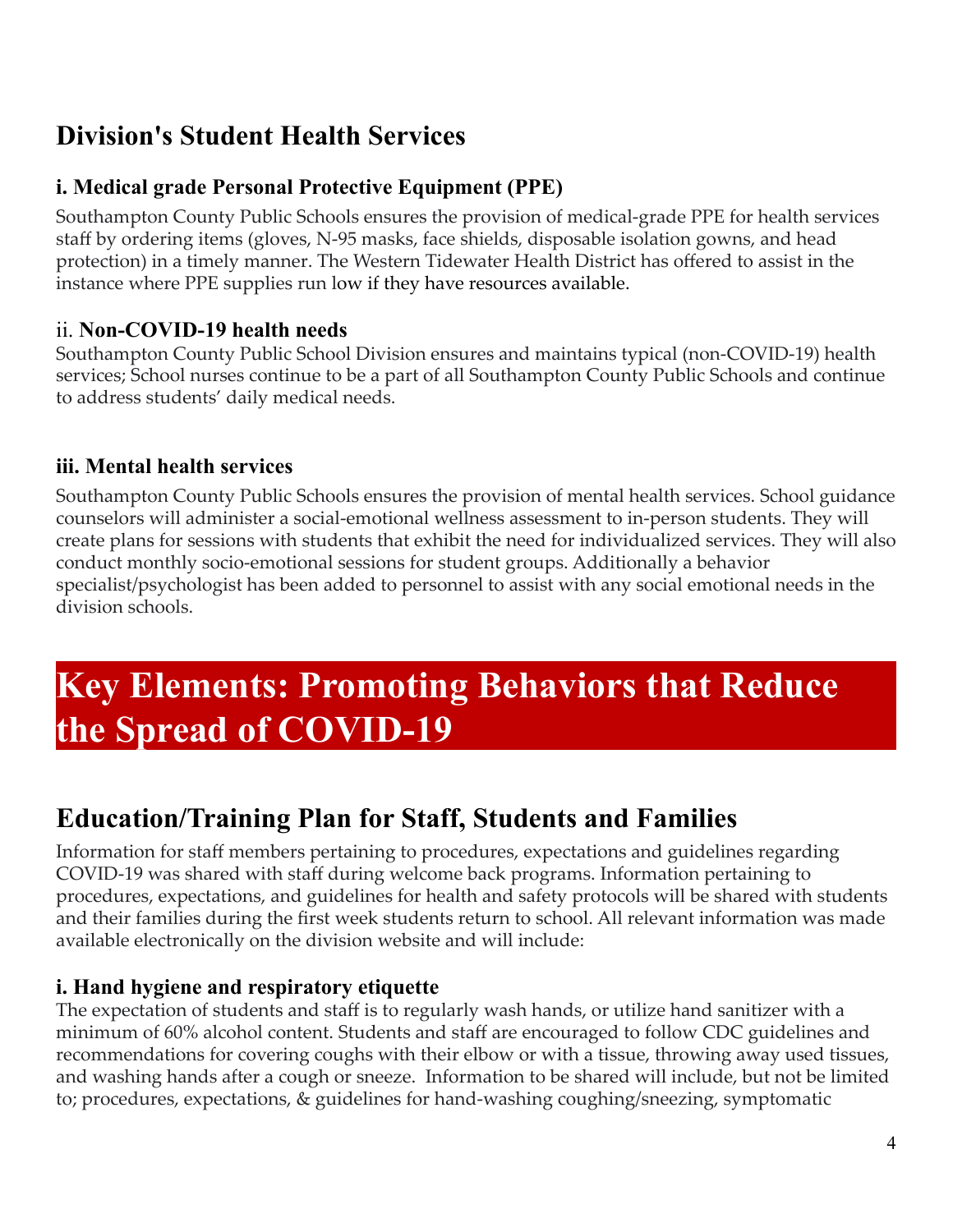individuals, and daily health screening routines. All relative information will be shared with staff, students and their families during the first week students return to school.

#### **ii. Use of cloth face coverings**

All students and staff in Southampton County Public Schools will wear a facial covering at all times when in any Southampton County Public School building or while riding any transportation vehicle. All students and staff at Southampton County Public Schools will wear a facial covering at all times, regardless of vaccination status. This is in accordance and alignment with Virginia state law, directives from Governor, Dr. Ralph Northam and the CDC. The only acceptable time that masks are not worn are when exercising, eating or using the restroom. In each case, individuals should maintain the appropriate amount of social distancing between themselves at all times.

Beginning Friday, February 25, 2022, all parents will have the choice of their child wearing a mask when at school. Parents are asked to fill out an online form giving their consent, if they are not able to access the online form, they may submit a written letter of consent to the building principal. However, in staying in alignment with the Transportation Safety Authority, masks are still required on school buses, vans and cars operated for student transportation. All staff, when indoors at any school, will continue to wear a mask in alignment with the Virginia Department of Labor and Industry guidelines.

For students with intellectual and developmental disabilities, mental health conditions or other sensory sensitivities parents should consult with their healthcare provider for advice about wearing cloth face coverings and share documentation with the building principal.

In accordance with the recommendations of the CDC, World Health Organization, and AAP, Southampton County Public School's staff and students will maintain at least 3 feet of physical distance between students within classrooms to reduce transmission risk. When it is not possible to maintain a physical distance of at least 3 feet, it is especially important to layer multiple other prevention strategies. Physical distancing should be maximized to the greatest extent possible but schools should not reduce in-person learning to keep a minimum distance requirement.

#### **iii. Staying home when sick**

All students and staff have the same expectations that if they are experiencing any COVID-19 related symptoms, they are encouraged to stay home, and to report symptoms to the school health professional.

#### **iv. Encouraging physical distancing**

Physical distancing should be maximized to the greatest extent possible but schools should not reduce in-person learning to keep a minimum distance requirement.

For students; whenever possible keep 3 feet apart combined with indoor mask wearing by all students and teachers/ staff, regardless of vaccination status. If maintaining 3 feet distance is not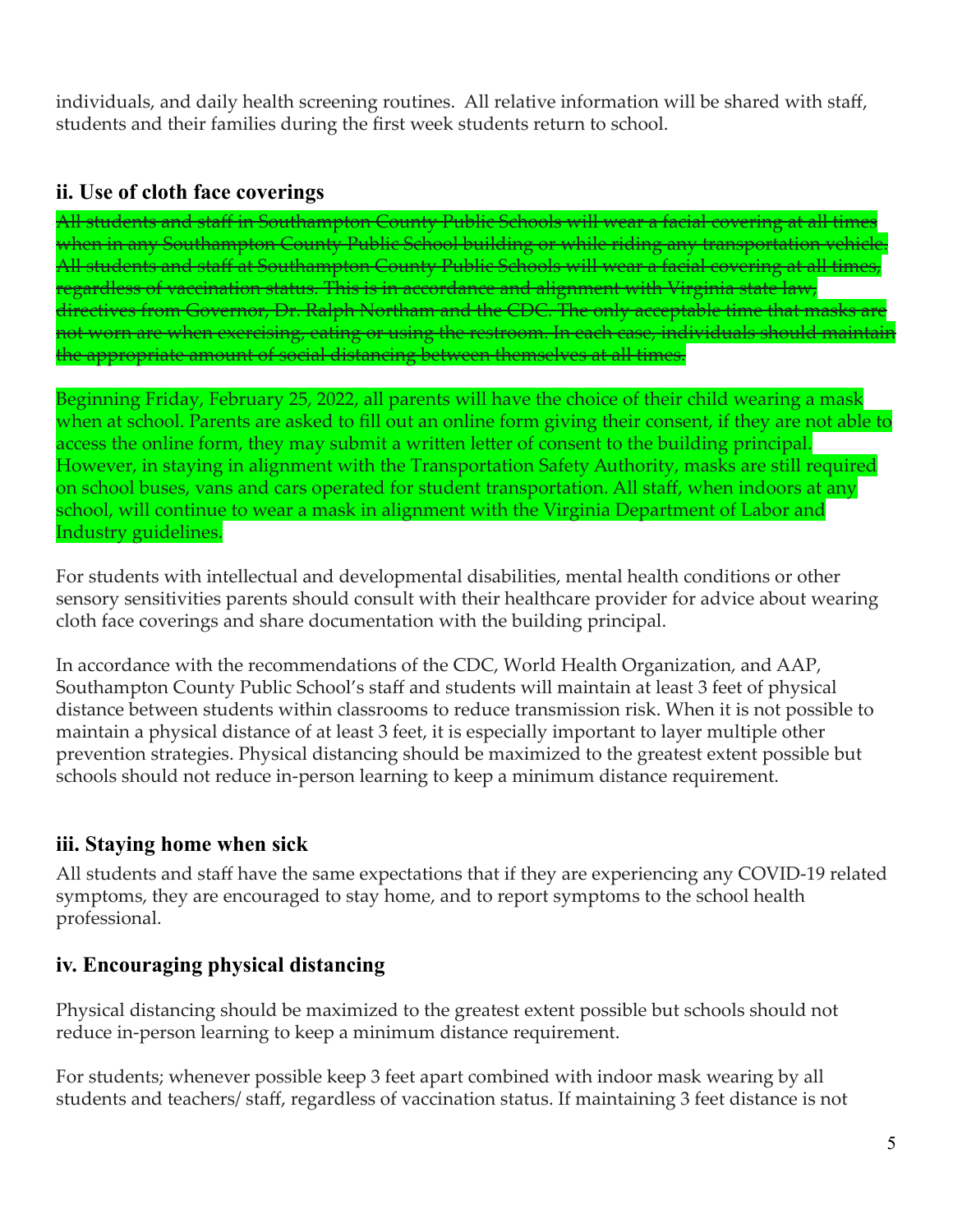possible in classrooms, such as when a school is at full capacity, it is especially important to layer other strategies such as masks, screening testing, ventilation, cleaning, staying home when sick etc.

For adults; Maintain at least 6 feet between adults who are not fully vaccinated, and between adults and students, at all times in the school building to the maximum extent possible

Maximize physical distance as much as possible:

When masks cannot be worn, such as when eating. For communal dining, maximize distance as much as possible when moving through food service lines; use additional space outside the cafeteria if possible to help facilitate distancing. Fully vaccinated students, teachers, and staff do not need to distance while eating.

During activities when increased exhalation occurs (e.g., singing, shouting, playing certain instruments, or playing sports). Distancing is not a replacement for mask wearing for those who are not fully vaccinated.

Cohorts can be considered by divisions as a potential prevention strategy. Cohorting means keeping people together in a small group and having each group stay together throughout an entire day. Cohorting can be used to limit the number of students, teachers and staff that come in contact with each other particularly when physical distancing is challenging, such as with young children. Cohorting can limit the spread of COVID-19 but should not replace other prevention strategies within each group.

\*\*Cohorting people separately by vaccination status is not recommended.\*\*

Literature and infographics are displayed throughout the school buildings and on school buses.

### **Maintain Adequate Supplies to Promote Healthy Hygiene**

We have established ordering practices for sanitizing products and supplies and they will be maintained for the foreseeable future, to ensure that all necessary products are available to our students and staff members. Inventory will be checked frequently and maintained.

## **Provide Signs and Messaging to Promote Healthy Hygiene**

Signs regarding hand washing etiquette are posted on mirrors in all bathrooms, and at all classroom sinks as well. Signage that relates to distancing and respiratory etiquette is posted on each division bus. Signage is posted strategically throughout the buildings to remind students and staff of hand hygiene and respiratory etiquette recommendations.

## **Promote Physical Distancing**

Signage is posted strategically throughout the building to remind students and staff of social distancing and mask requirements at elementary schools. School buses have markings on seats to illustrate where students should/are required to sit.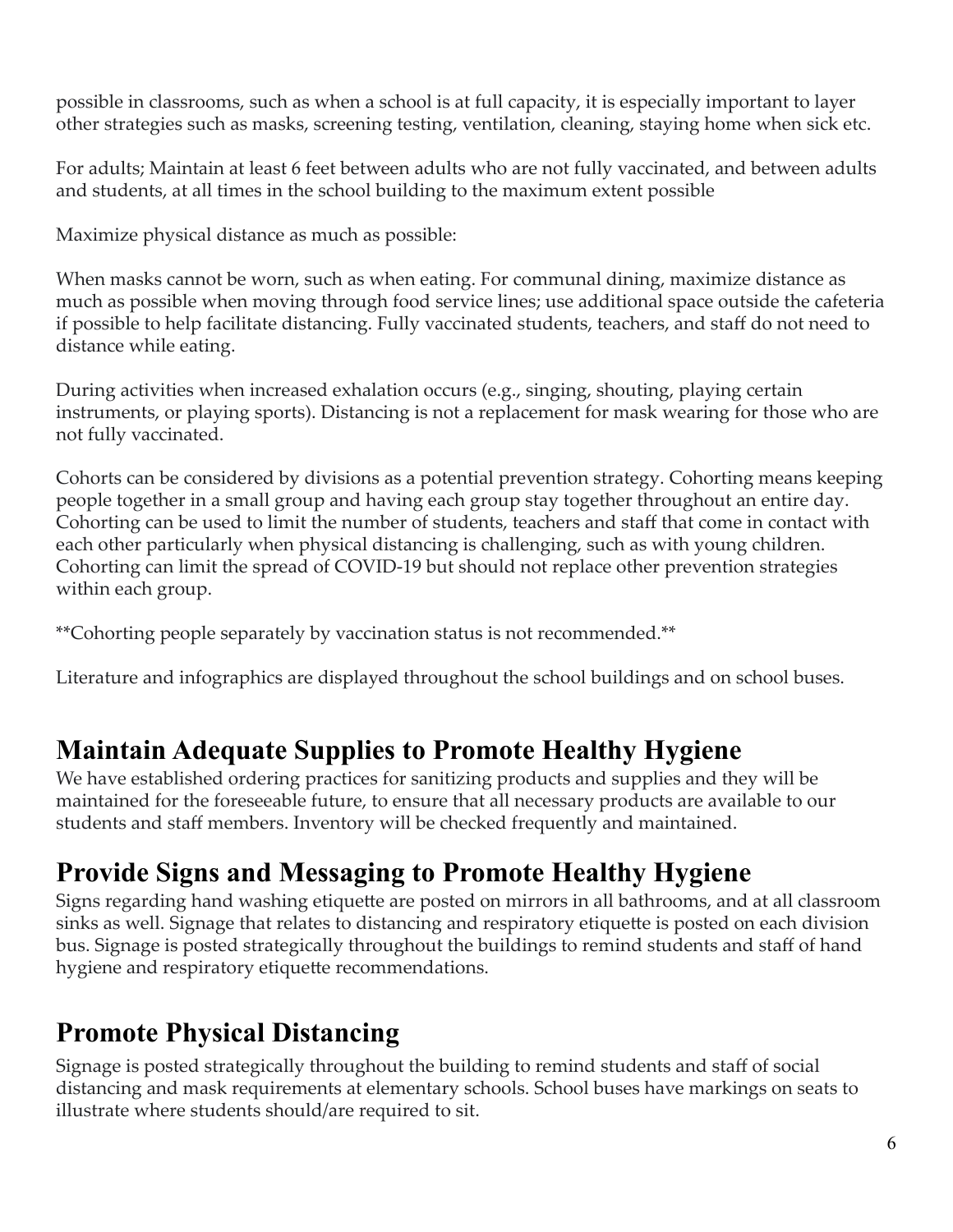#### **i. Modify Layouts of Spaces to Facilitate Social Distancing Classrooms:**

Southampton County Public Schools has established diagram guides within classrooms, outlining positioning of desks to allow for the maintaining of 3 feet of social distancing between students. This requires desks to be aligned in a staggered, row fashion, and prohibits desks from being clustered. SCPS has diagrams of classrooms and desks that will be distributed to teachers upon their return to school.

Elementary communal supply sites were removed. Students have individual supply "buckets" for their necessary instructional supplies. Classrooms have class sets of tablets or laptops to supplement classroom supplies and materials and to eliminate the opportunity for cross-contamination. The school division is completely one-to-one with devices. Each child is responsible for bringing this device to school each day, along with the charger. This minimizes cross contamination.

All secondary school students have their own copies of all materials, and as much as possible, materials are electronically accessible.

When it is not possible to maintain a physical distance of at least 3 feet, it is especially important to layer multiple other prevention strategies. Physical distancing should be maximized to the greatest extent possible but schools should not reduce in-person learning to keep a minimum distance requirement

**Communal Areas:** Southampton County Public Schools will develop schedules to help stagger the use of communal spaces.

**Restrooms:** At this time, there are no restrictions to restroom use or occupancy. It will be the expectation that students and staff will maintain their socially appropriate distance as much as possible when using the facilities.

**Buses:** Southampton County Public Schools in accordance with CDC and VDH requirements and guidelines will require all students and staff, regardless of vaccination status, to wear facial coverings while on SCPS transportation vehicles. Proper spacing is necessary however, 6 feet of distancing is not feasible or realistic. In order to transport as many students safely and efficiently, students and staff will exhibit correct mask use, keeping as much distance as possible and following proper respiratory etiquette for the duration of the bus ride.

**Cafeteria:** Students will maintain appropriate social distancing while in serving lines. Students in elementary school, and secondary students will need to properly wear and maintain their facial coverings while in line. At tables, students will be responsible for keeping an appropriate distance from others. When a student returns from their 5 day Isolation or Quarantine, for days 6-10, the entire class should try and maintain 6 feet of separation during unmasked, meal times.

## **Strategies for Food/Dining Services**

Students are required to wash hands with soap and water or use an alcohol based hand sanitizer, before and after meals. These practices are followed at all Southampton County Public School sites.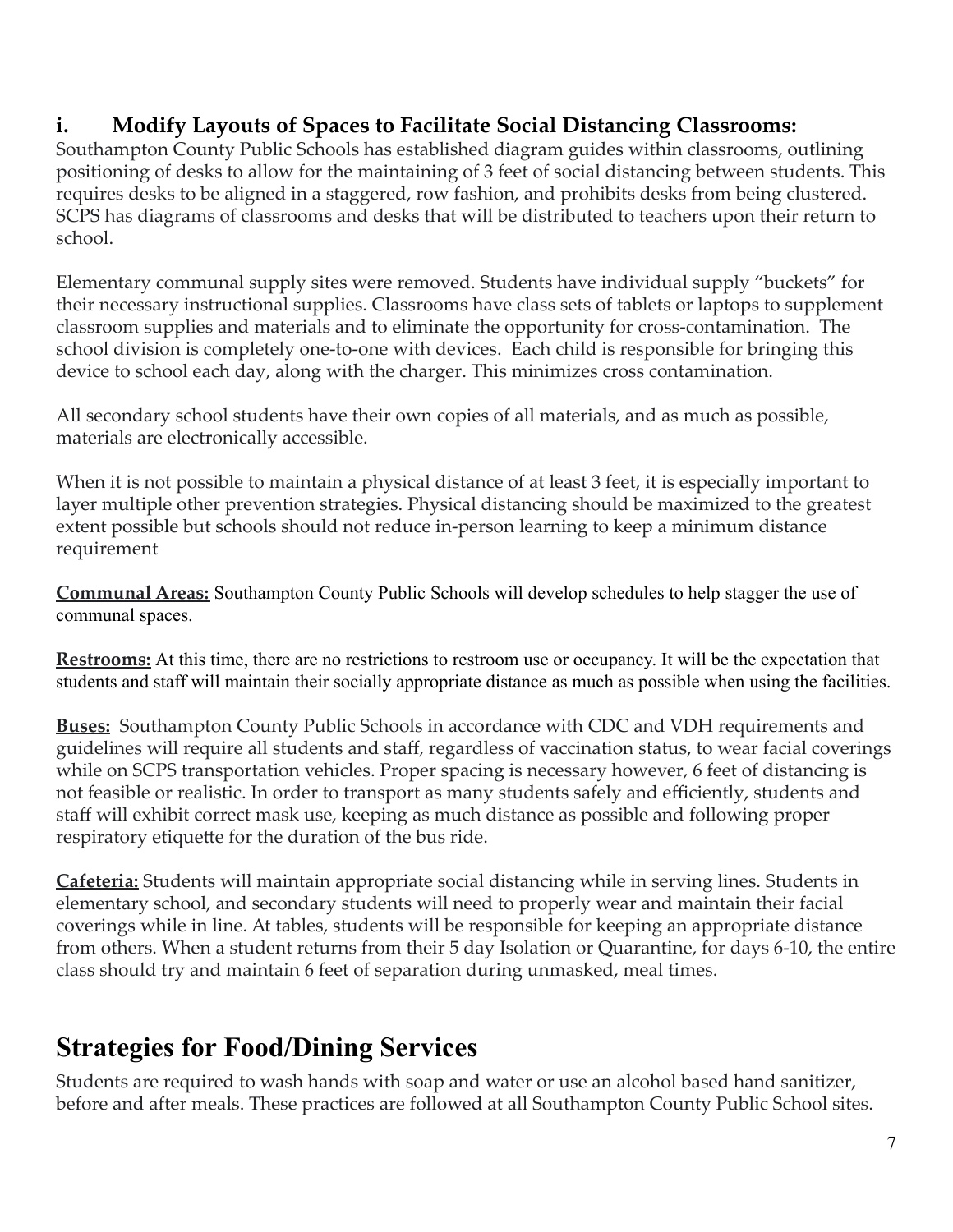When masks cannot be worn, such as during communal dining, we will maximize distance as much as possible when moving through food service lines; use additional space outside the cafeteria if possible to help facilitate distancing. Fully vaccinated students, teachers, and staff do not need to distance while eating.

It is strongly encouraged that students eat breakfast and lunch, which are provided by the school division at no cost to students and their families.

# **Limit Size of Gatherings**

Southampton County Public Schools will implement the following strategies in regards to school gatherings.

- The use of staggered schedules for the use of communal spaces.
- Limit assemblies and other school gatherings.
- Limit non-essential interactions among teachers and staff during meetings, lunches, or other situations that can lead to adult-to-adult transmission.

#### *School-related Sports and Other Recreational Activities*

Physical activity is a necessary component of the school day. Physical activity in open spaces, granted students maintain a physical distance of 10 feet while playing, is allowed. This type of interaction does not constitute exposure (being within 6 feet for 15 minutes or more). Additional playground equipment has been purchased for elementary schools. Storage sheds have been placed at each elementary school to help protect the equipment, keep it organized and readily available for student/staff use.

As of August 4, 2021, the VHSL has not established a set of directives for student athletes and fans in regards to masks, nor have they set a capacity limit for venues. Current guidance states that the site on which the competition/activity is taking place will set the standard for mask wearing and capacity.

At this time, Southampton County Public Schools will adhere to VDH recommendations in requiring all athletes regardless of vaccination status to wear masks at times such as during group training, in locker rooms, and on the sidelines—whenever they are not directly involved in the competition.

Furthermore, Southampton County Public Schools will require spectators of indoor events to wear masks, and maintain 6 feet of distancing with individuals from different households. For outdoor events, spectators are expected to maintain 6 feet of distancing with individuals from a different household. If the 6 feet of separation cannot be maintained, masks will be required to be worn. When a student returns from their 5 day Isolation or Quarantine, for days 6-10, it is recommended that individuals wear a well-fitting mask at all times, including during competition. If mask wearing is not feasible, it is recommended that the individual does not compete in sports until after the full 10 day period is complete.

| Low                  | Intermediate            |                            |
|----------------------|-------------------------|----------------------------|
| <b>Cross Country</b> | Volleyball (with masks) | Volleyball (without masks) |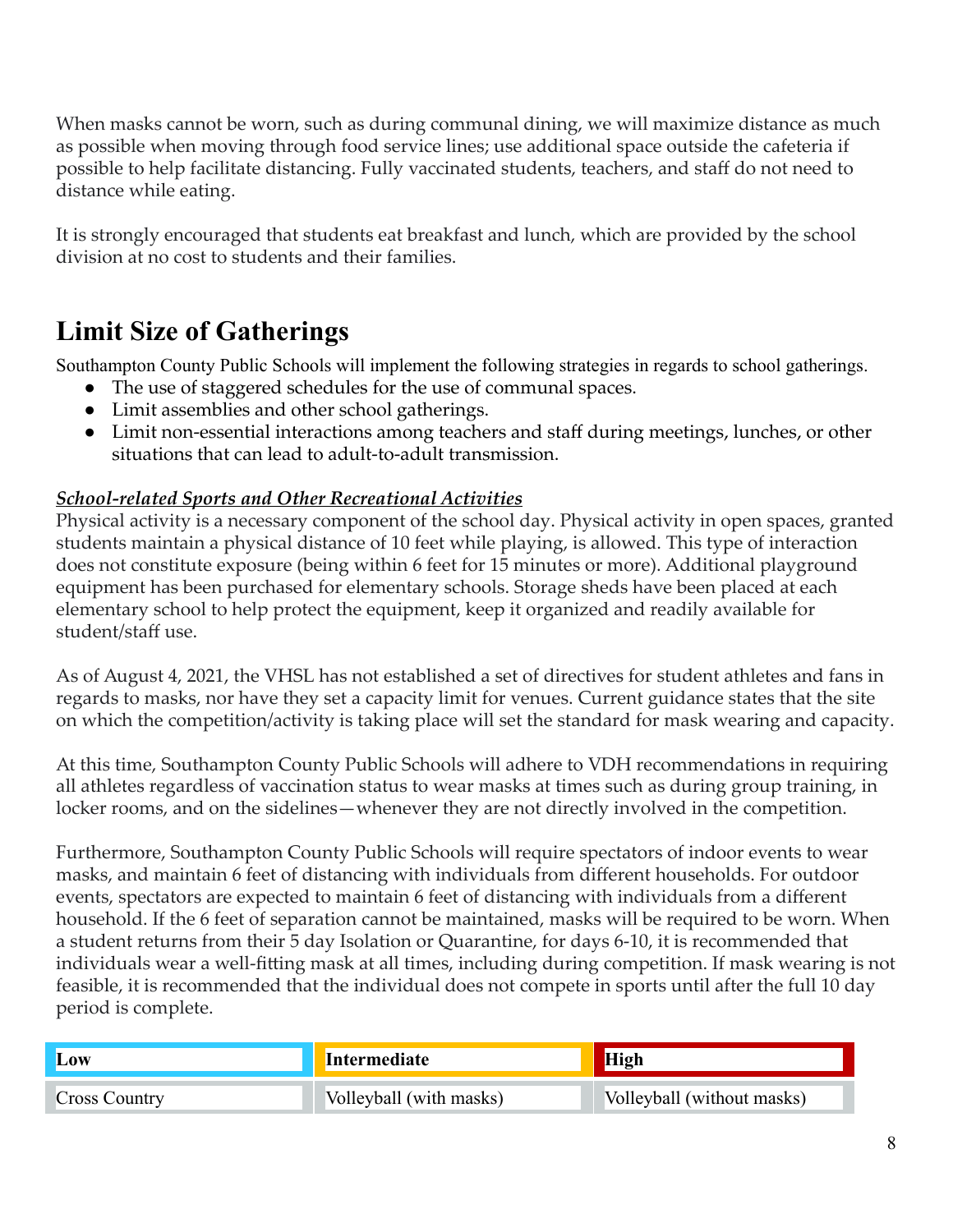| Golf          | Field Hockey | Football   |
|---------------|--------------|------------|
| Track & Field | Baseball     | Basketball |
| Tennis        | Softball     | Wrestling  |

# **Key Elements: Maintaining Healthy Environments**

## **Plan for Daily Health Screening**

In accordance with CDC and VDH guidance, daily health screening to monitor student and staff health status prior to arriving on campus will be a combined effort between home and school. Literature with helpful screening tips and guidance will be sent home the first week of school, and will be posted on all of our social media, and division websites. Staff, parents and students will monitor their own health when they are at home for any signs or symptoms of COVID-19. When staff and students arrive on campus, they will have their temperature checked and be asked if they are experiencing any symptoms. Temperature checks, health questions and screenings will be conducted by staff with a variety of tools, including hand held thermometers and touchless temperature stations.

# **Screening Testing**

Screening testing can help promptly identify and isolate cases, quarantine those who may have been exposed to COVID-19 and are not fully vaccinated, and identify clusters.

This can help reduce the risk to students, teachers and staff, and controlling outbreaks before they expand can help limit any disruption to in-person education.

Screening testing can also be used to help evaluate and adjust prevention strategies and provide added protection for schools that are not able to provide optimal physical distance between students.

|                              | Low<br>Transmission                                                                                    | <b>Moderate Transmission</b>                                                                        | Substantial<br>Transmission | <b>High Transmission</b> |  |
|------------------------------|--------------------------------------------------------------------------------------------------------|-----------------------------------------------------------------------------------------------------|-----------------------------|--------------------------|--|
| <b>Students</b>              | Do not need to<br>screen students                                                                      | <b>Offer screening testing for students</b> who are not fully vaccinated at least once per<br>week. |                             |                          |  |
| <b>Teachers</b><br>and Staff | <b>Offer screening testing for staff members</b> that are not fully vaccinated at least once per week. |                                                                                                     |                             |                          |  |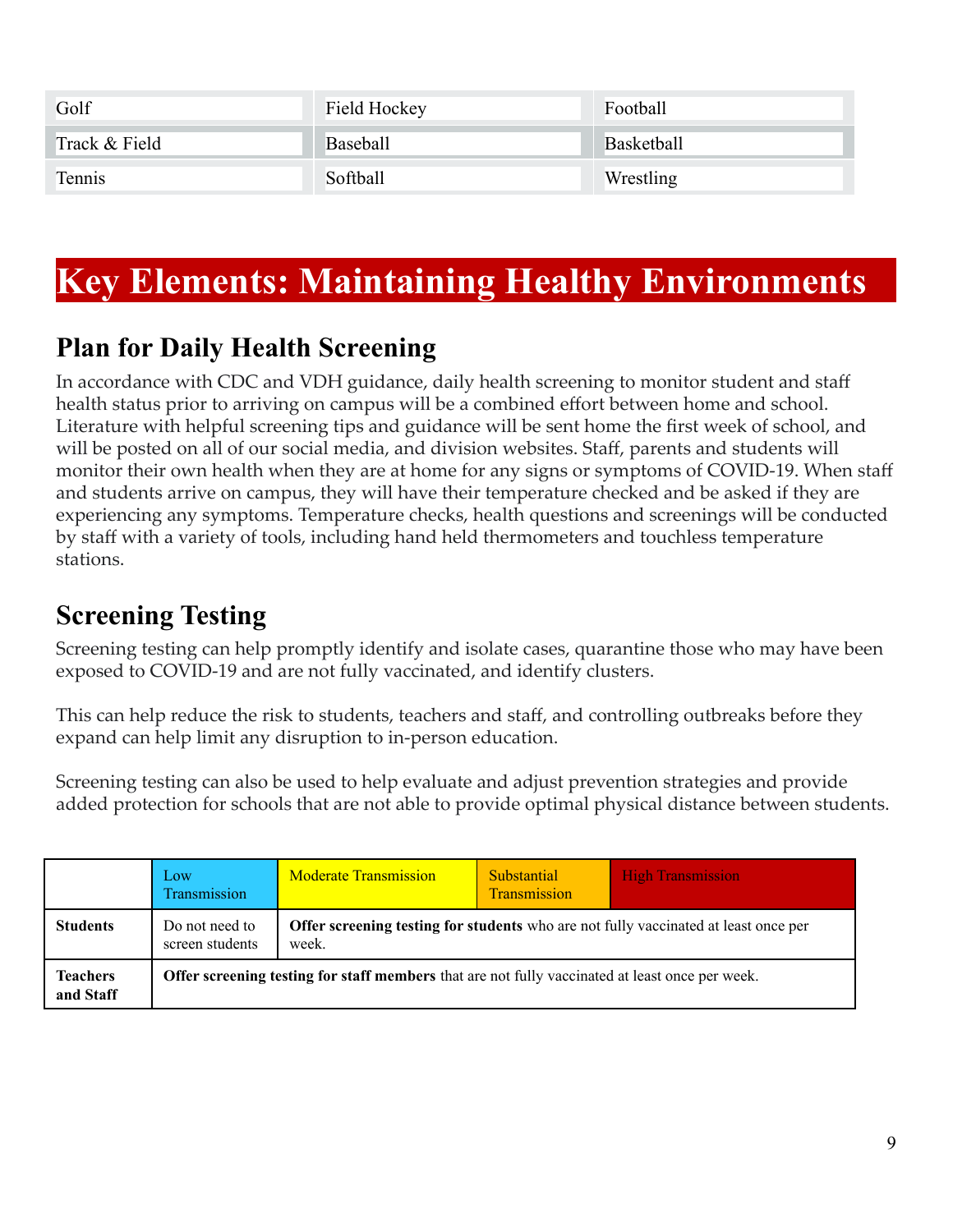| High risk<br>sports and<br>activities   | Recommend screening for high-risk sports<br>and extracurricular activities at least once per<br>week for participants that are not fully<br>vaccinated. |                                                | Recommend<br>screening<br>testing for<br>high-risk sports<br>and<br>extracurricular<br>activities twice<br>per week for<br>participants who<br>are not fully<br>vaccinated. | Cancel or hold high risk sports<br>extracurricular activities<br>virtually to protect in-person<br>learning, unless all participants are<br>fully vaccinated. |
|-----------------------------------------|---------------------------------------------------------------------------------------------------------------------------------------------------------|------------------------------------------------|-----------------------------------------------------------------------------------------------------------------------------------------------------------------------------|---------------------------------------------------------------------------------------------------------------------------------------------------------------|
| Low and<br>intermediat<br>e risk sports | Do not need to<br>screen students<br>participating in<br>low and<br>intermediate<br>risk sports.                                                        | for participants who are not fully vaccinated. |                                                                                                                                                                             | Recommend screening for low and intermediate risk sports at least once per week                                                                               |

If screening testing is not feasible, schools can adopt a referral-based diagnostic testing approach. VDH has a testing site locator which may be helpful for schools to use for testing referrals.

## **Hygiene Practices**

#### **i. Cleaning and disinfection protocols**

School based custodians have check lists with specific locations within classrooms and throughout the school that require daily sanitization. Classroom teachers are provided with supplies, giving them the ability to sanitize classroom surfaces regularly and as needed.

All schools have custodians assigned to be on campus during the school day, and they monitor the building and focus on continually cleaning high touch areas throughout the school and school day. Sinks, urinals, stools and all handrails in student restrooms are sanitized regularly.

Bus and car drivers sanitize their vehicles after each unloading of students. Door handles, handrails, and seats are disinfected after the morning drop offs, before the afternoon pick-up and after the driver finishes their afternoon route(s).

Perform regular cleaning of frequently-touched surfaces.

SARS-CoV-2, the virus that causes COVID-19, can be reduced and killed from surfaces, objects, and hands if the right products are used correctly.

We supply our schools with cleaning supplies from the approved EPA list for combating the virus that causes COVID-19.

If there has been a sick person or someone who tested positive for COVID-19 in the school within the last 24 hours, you should clean AND disinfect the space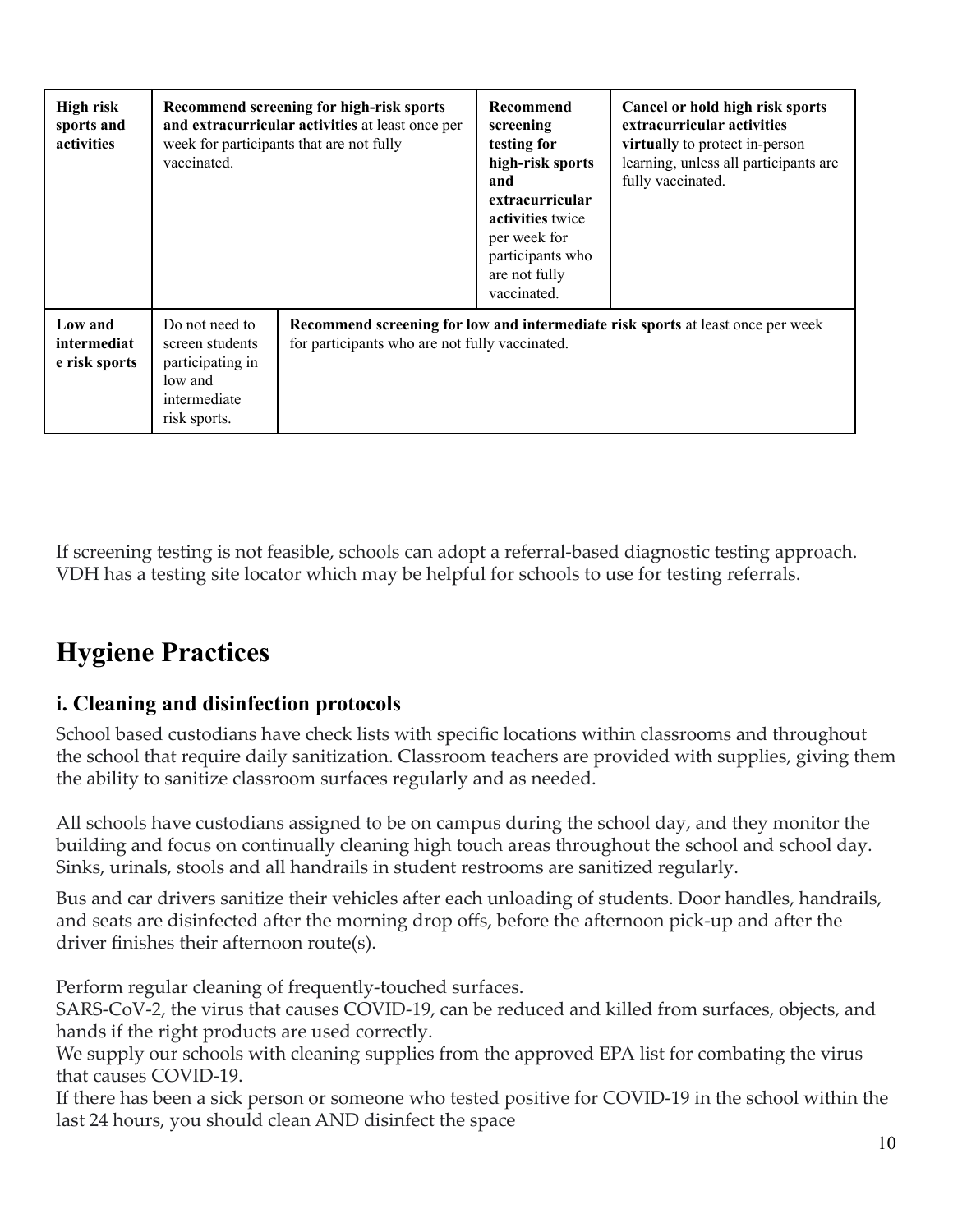#### ii. **Hand sanitizer/handwashing stations**

Hand sanitizer stations have been placed at entrances of all buildings. Additional hand sanitizing stations have been deployed to areas deemed necessary throughout the division.

Ensure frequent access to handwashing facilities, or hand sanitizer that contains at least 60% alcohol. Teach correct handwashing to students and staff (wash with soap and water for at least twenty seconds).

- Before and after eating food
- After using the toilet
- After blowing your nose, coughing, or sneezing
- After touching an animal, animal feed, or animal waste
- After handling pet food or pet treats
- After touching garbage

#### **iii. Adequate supplies**

All Southampton County Public School students will receive their device, upon their return this fall. These will be the same devices that they turned in at the end of the 2021 school year. This is in continuous dedication to Southampton County Public Schools' 1:1 initiative. Additionally, classrooms have dedicated sets of cleaning supplies to include spray bottles with solution, paper towels, disinfectant wipes and hand sanitizer.

#### *Operation of Ventilation Systems*

At this time, we are in the process of installing a new chiller system at Meherrin Elementary. HVAC systems and components are under continuous monitoring and assessment at all other sites.

Ventilation systems clean and disperse air, decreasing the likelihood that students will inhale particles suspended in the air that are contaminated with the virus that causes COVID-19. In consultation with an HVAC expert, ensure the school building's HVAC system is operating properly. The damper should be adjusted to increase the amount of exterior air that is brought in. Consider additional ways to improve ventilation, such as opening doors and windows, using window fans to direct air out of windows, or using portable room air cleaners using a HEPA filter. If doors and windows are opened, eliminate any safety hazards (e.g., do not open windows if a child could fall out).

### **Water Systems**

At all locations, water fountains have been converted to water bottle filling stations making it convenient for users to fill up water bottles or use disposable cups. By completing these conversions, we ensure that freshwater is present in all buildings.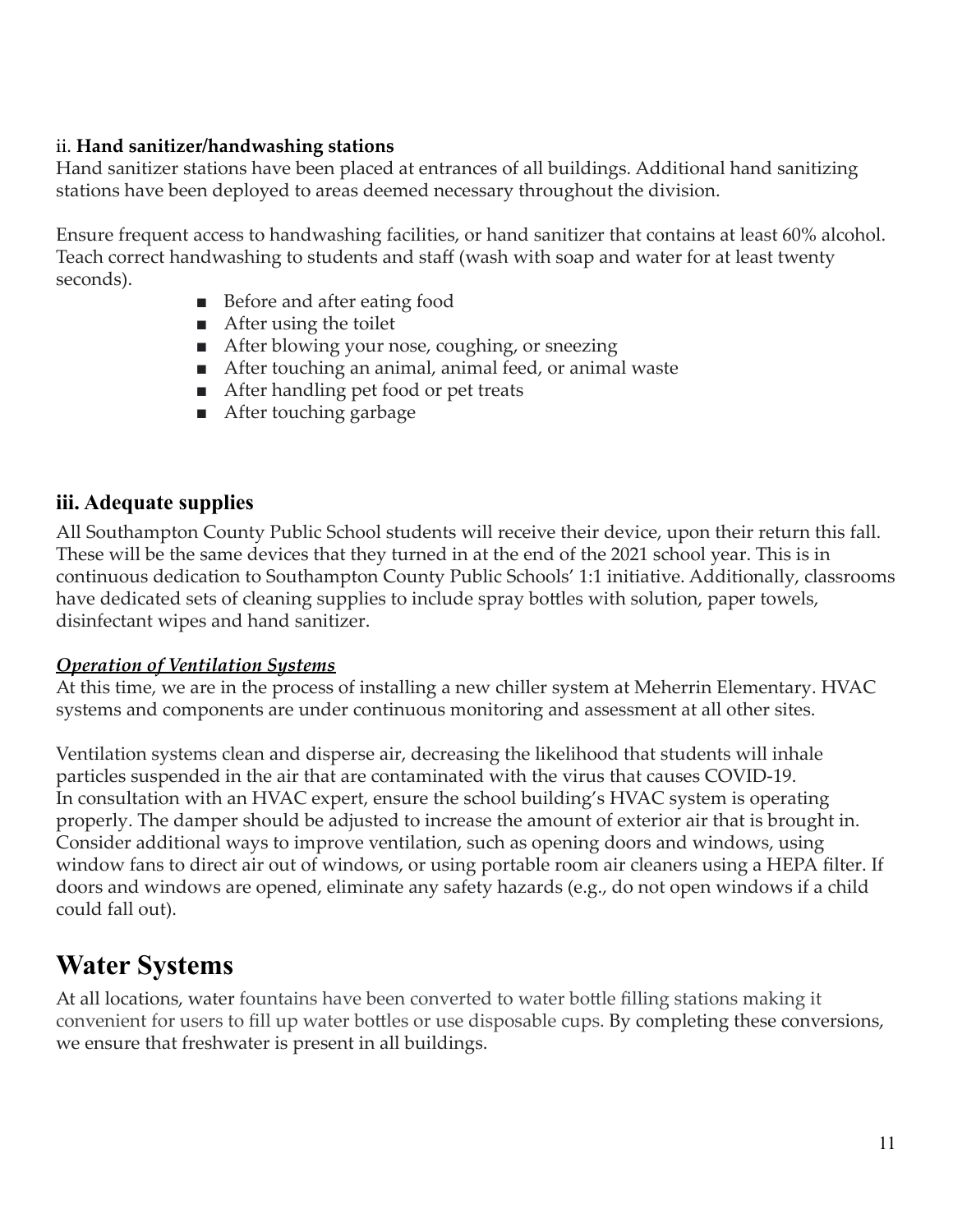# **Key Elements: Maintaining Healthy Operations**

## **Protections for Staff and Children at Higher Risk for Severe Illness from COVID-19**

#### **i. High risk employees**

Employees who are at higher risk for severe illness work with the Human Resources Department.

#### **ii. High risk students**

Students who are at higher risk for severe illness work with their parents, the building principal, and nursing supervisor to develop a plan that accommodates their needs.

#### **iii. Facial coverings**

All Southampton County Public Schools staff and students are required to wear a cloth facial covering and maintain 3 feet of distance at all times when in the school building or on a school bus.

#### **iv. Disinfecting**

All students and staff are required to wash hands, and wipe down workstations as necessary. Classrooms, common areas, hallways, restrooms,

# **Plans for Gatherings, Field Trips and Volunteer Restrictions Consistent**

#### **i. Large gatherings**

In accordance with the latest guidelines from VDOE & VDH: large school gatherings are not recommended. However, if a large gathering is necessary, and 6 feet of distancing is not feasible or realistic, correct mask use, keeping as much distance as possible and following proper respiratory etiquette will be required of everyone in attendance.

#### **ii. Necessary gatherings**

Nevertheless, for any small necessary gatherings, cloth facial coverings and social distancing measures are followed in accordance with the current CDC/VDH guidelines.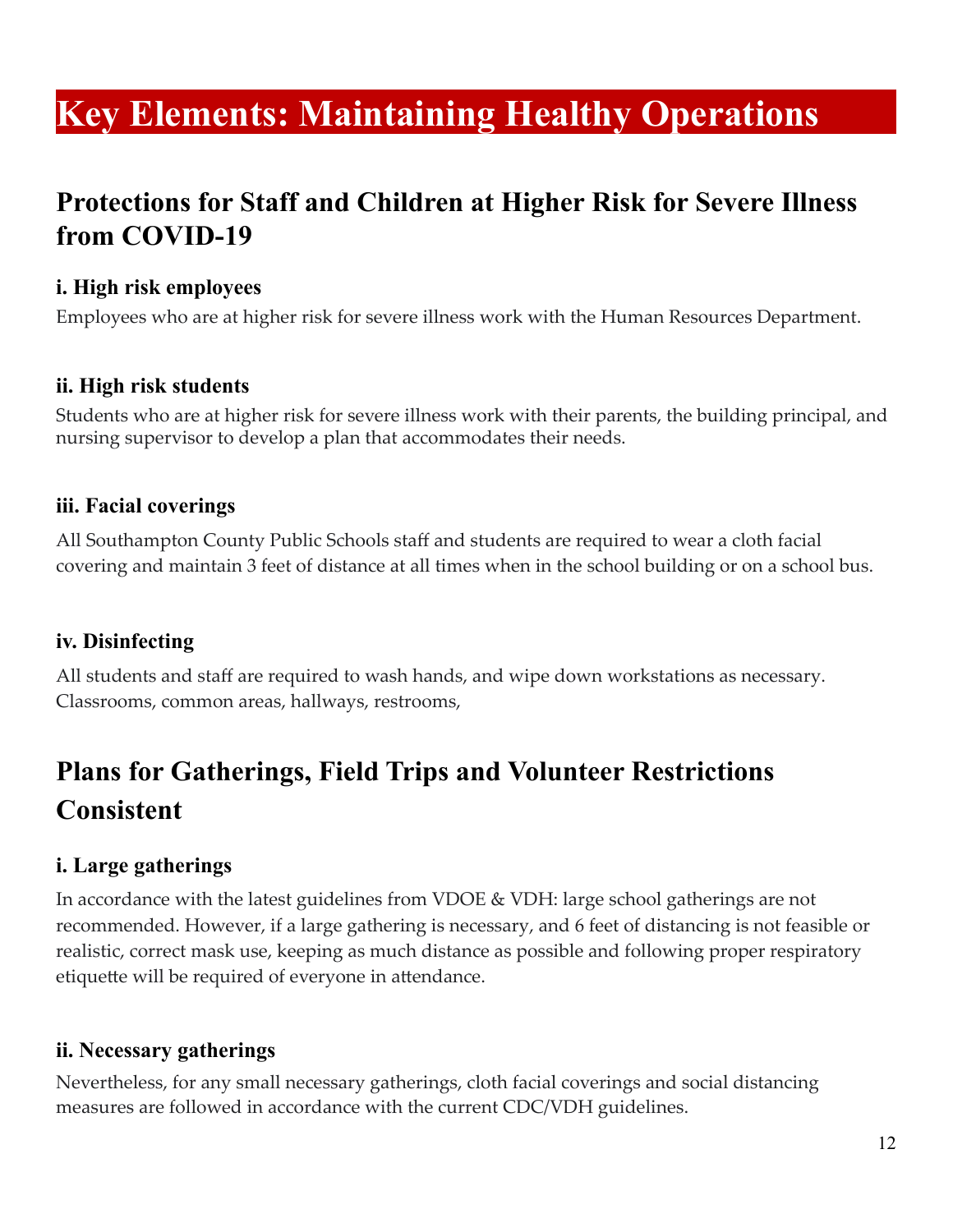#### **iii. Field trips/Volunteer**

At this time no outside volunteers or service groups are allowed in the school buildings.

# **Sick Leave Policies and Practices When Sick or Have Been Exposed**

#### **i. Display of symptoms**

If a student or staff member is found to have symptoms of COVID-19, the individual is referred to the nurse. If the nurse determines the symptoms to be COVID-19 related, they are then isolated until they are able to leave campus. As symptomatic individuals wait to leave campus, they must wear a facial covering. Furthermore, siblings and other housemates of a probable case that are in SCPS are also removed from school as they will be considered close contacts until the case test results come back and are confirmed or dismissed.

#### **ii. Isolation**

If testing is warranted based on collaboration of the school nurse, the Western Tidewater Health District, and the individual's primary care provider, the student or staff member is to be isolated at home until the results of the testing are returned. For students required to self-isolate at home, within reason, the school will make all efforts to ensure that instruction/support continues throughout the course of the student's isolation. In PowerSchool a COVID-19 code will be created to label these absences.

#### **iii. Contact Tracing**

Contact tracing is conducted at the school and division level and led by the Division Healthcare Specialist who works closely with the School Nurse Supervisor and the Western Tidewater Health District. In general, VDH uses proximity of within 6 feet for a total of 15 minutes or more within 24 hours to determine the need for quarantining persons who have had close contact exposure to someone with suspected or confirmed COVID-19.

\*\*In indoor K-12 settings, a student who is within 3 to 6 feet of an infected student is not considered a close contact as long as both students are wearing masks and the school has other prevention strategies in place. Update January 5, 2022: This guidance remains in place, even during days 6-10 of the isolation period in which the individual may return to school/work.

This exception does not apply to teachers, staff, or other adults in indoor K-12 settings.

Individuals that do not need to stay home after having close contact with someone with COVID-19

• People who have had COVID-19 in the past 3 months as long as they do not develop new symptoms.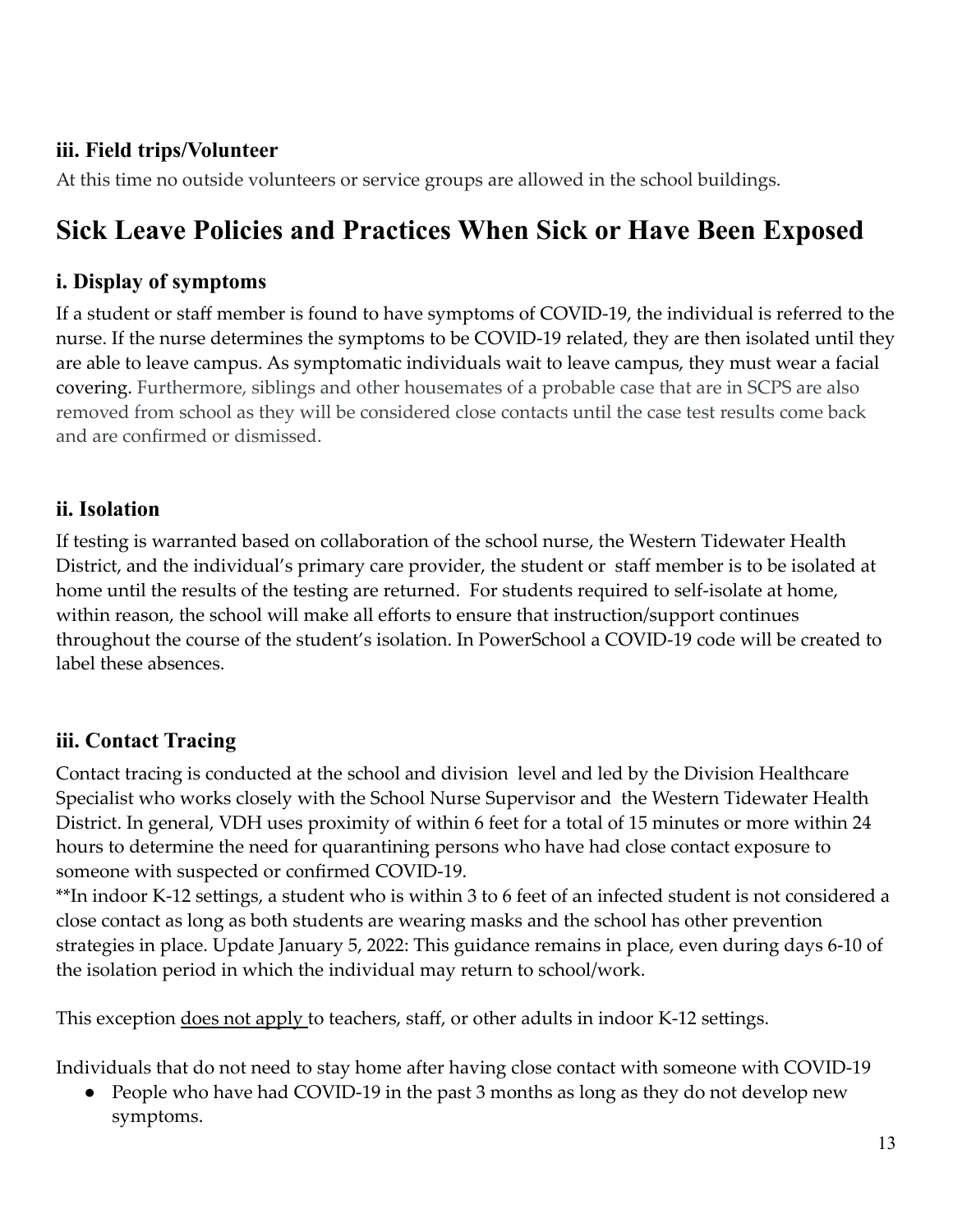- People who have been fully vaccinated for COVID-19 as long as they do not have symptoms.
- If you start to feel sick or test positive for COVID-19, isolate yourself at home even if you are fully vaccinated.
- If you develop symptoms, VDH recommends that you get tested. Please reach out to your healthcare provider.

The student or staff member is not allowed back on school grounds until they are proven to be clear of all infectious symptoms and transmission characteristics for the CDC recommendation of 72 hours, without medicine, 10 days since first signs of symptoms, and an improvement in all other symptoms.

Any direct contact that does not exhibit symptoms may return to campus after:

- 7 days with a negative test after 5<sup>th</sup> day of exposure **<u>or</u>**
- 10 days with no symptoms, with this option there is no required negative test

# **VDH Guidance Updated January 5, 2022**

On December 27, 2021, the CDC released their updates for recommendations for shortening the Isolation and Quarantine periods for the General Population.

On December 30, 2021, the VDH released their updated interim guidance for K-12 schools in the form of a FAQ page addressing the updated guidelines.

# Isolation for positive Individuals

If you have a positive COVID-19 test, the isolation time has been shortened from the prior 10 days to 5 days, as long as:

- $\triangleright$  You have no symptoms, or your symptoms are getting better.
- $\triangleright$  You wear a well-fitting mask when you are around others for an additional 5 days after your isolation period ends

\*\*If you have a fever, continue to stay home until your fever is gone for 24 hours, without the use of fever reducing medications.

# Quarantine requirements for individuals exposed to individuals that have COVID-19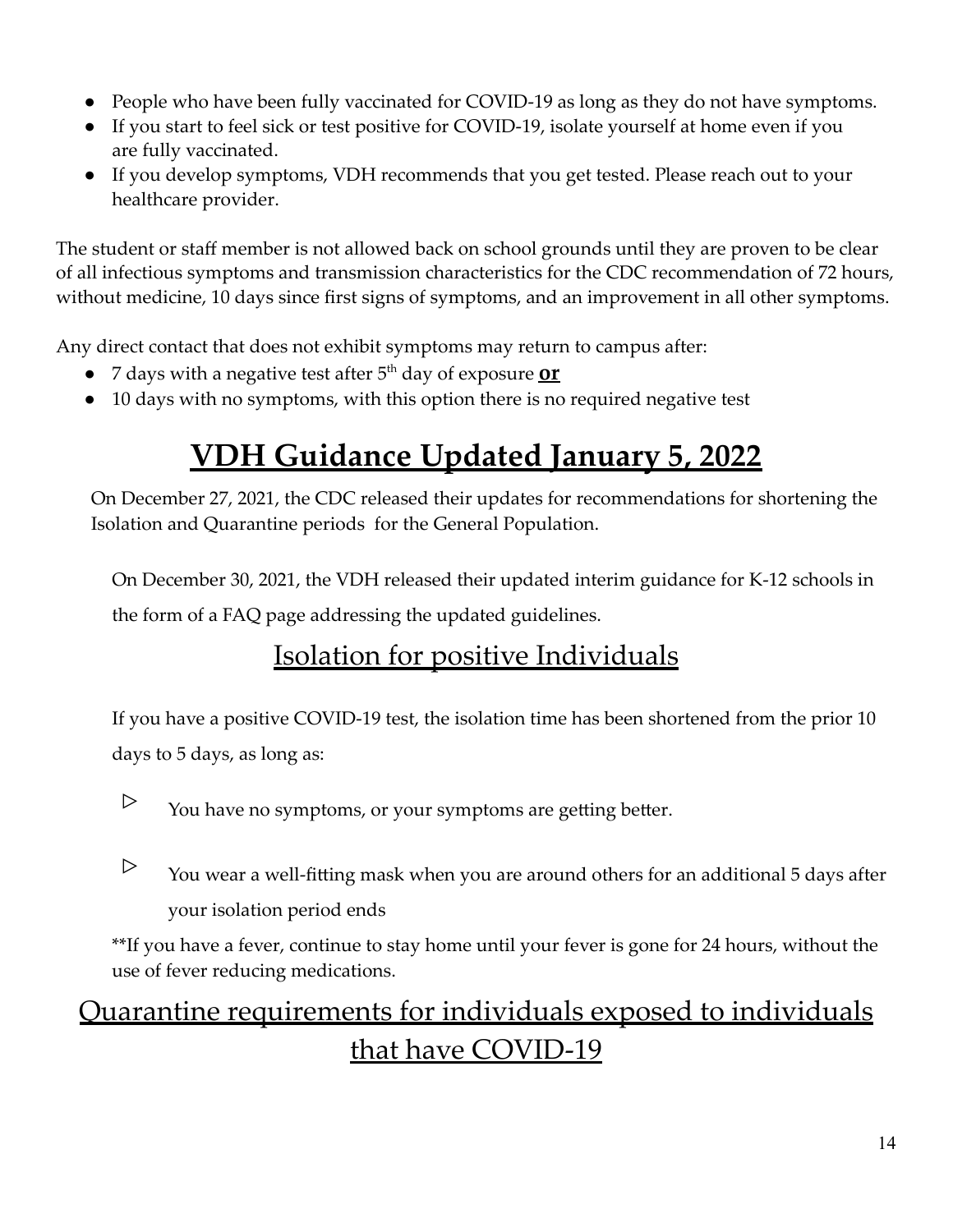If you are unvaccinated or have not gotten your recommended booster dose, you should quarantine for 5 days as long as you do not develop symptoms within that time and wear a well-fitting mask for an additional 5 days when you are around others.

If you have received your booster shot or received your second dose of the Moderna or Pfizer vaccines in the past 6 months, or you received the Johnson & Johnson vaccine in the past 2 months, you do not need to quarantine following exposure.

- $\triangleright$  But you should wear a well-fitting mask for 10 days after the exposure when you are around others.
- $\triangleright$  For all individuals exposed to COVID-19, VDH recommends taking a COVID-19 test 5 days after exposure. If you do develop symptoms, you should immediately quarantine until a negative test confirms symptoms are not from COVID-19.
- $\triangleright$  For those coming out of isolation and quarantine: If they cannot consistently wear a mask consistently and correctly, they should remain in isolation/quarantine at home for the full 10 days.

In the absence of further guidance from CDC, if a child was fully vaccinated more than 6 months ago, but is not eligible for a booster (specifically children aged 12-15), they should follow the previous guidance for fully vaccinated individuals, which does not require quarantine after exposure. VDH is making this interim recommendation balancing disruptions to in-person learning with the risk of transmission.

### Students/Staff Members that have previously tested positive for COVID-19:

If a student/staff member who previously tested positive for COVID-19 within the past 90 days is exposed again will NOT need to quarantine given that they mask properly and isolate immediately if symptoms develop.

### Household Contacts:

In the absence of updated CDC guidance on this topic, individuals would need to quarantine at home until the household member is no longer considered contagious--day 10. At this time, their 5 day quarantine period would begin. \*\*As with previous guidance, IF individuals can maintain complete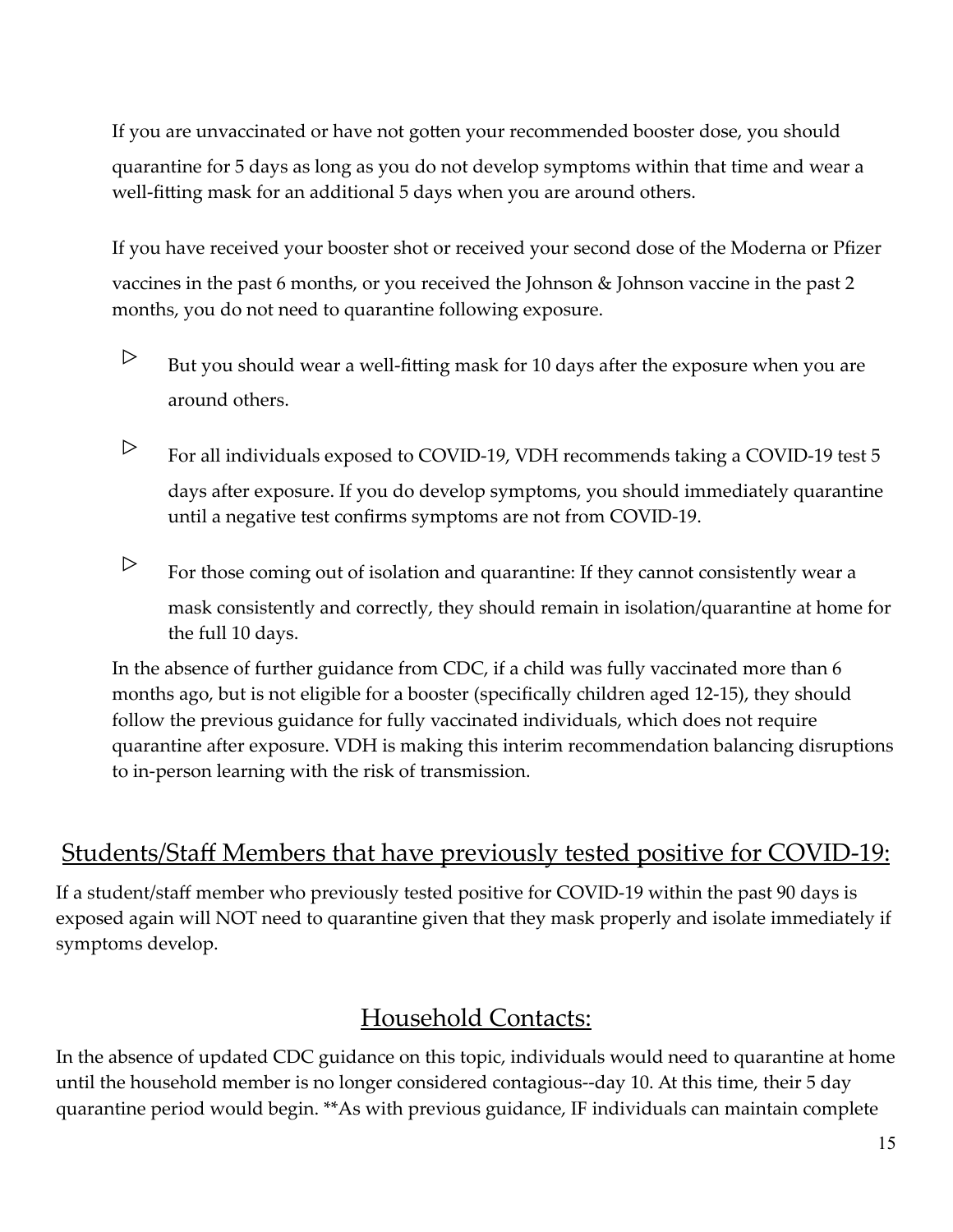separation, including no contact, no communal spaces, no shared bathroom or bedrooms, they may use guidelines for non-household contacts.

If outbreaks occur, collaborate with the local health department to investigate cases and conduct contact tracing.

It is also important to assess the situations where close contact occurred and implement focused interventions to address possible contributors to the outbreak.

For example, determine whether inconsistent or incorrect mask use contributed, and/ or assess the implementation of physical distancing and implement interventions to address issues as appropriate.

#### **iv. Immunocompromised students**

It is recommended that medically fragile and immunocompromised students consult their medical provider prior to attending school.

# **Continuity of Operations**

In order to ensure the continuity of instruction, the instructional and human resource departments maintain a list of available substitute teachers.

Division level administrators are on standby to provide administrative support in the instance that site based administrators are unable to perform needed duties.

In the event that the custodial staff is impacted and unable to perform needed duties, Southampton County Public Schools works with state contracted, janitorial service companies or with local temporary employment agencies, to ensure that the cleaning and sanitization of the schools continues.

In the event that the cafeteria staff is impacted and unable to perform needed duties, adjustments are made to ordering practices and meal preparations to lower the amount of needed prep and contact time for food service (safe serv card holding) workers. Additionally, if needed, Southampton County Public Schools works with local temporary employment agencies and if needed, advertise for additional food service personnel.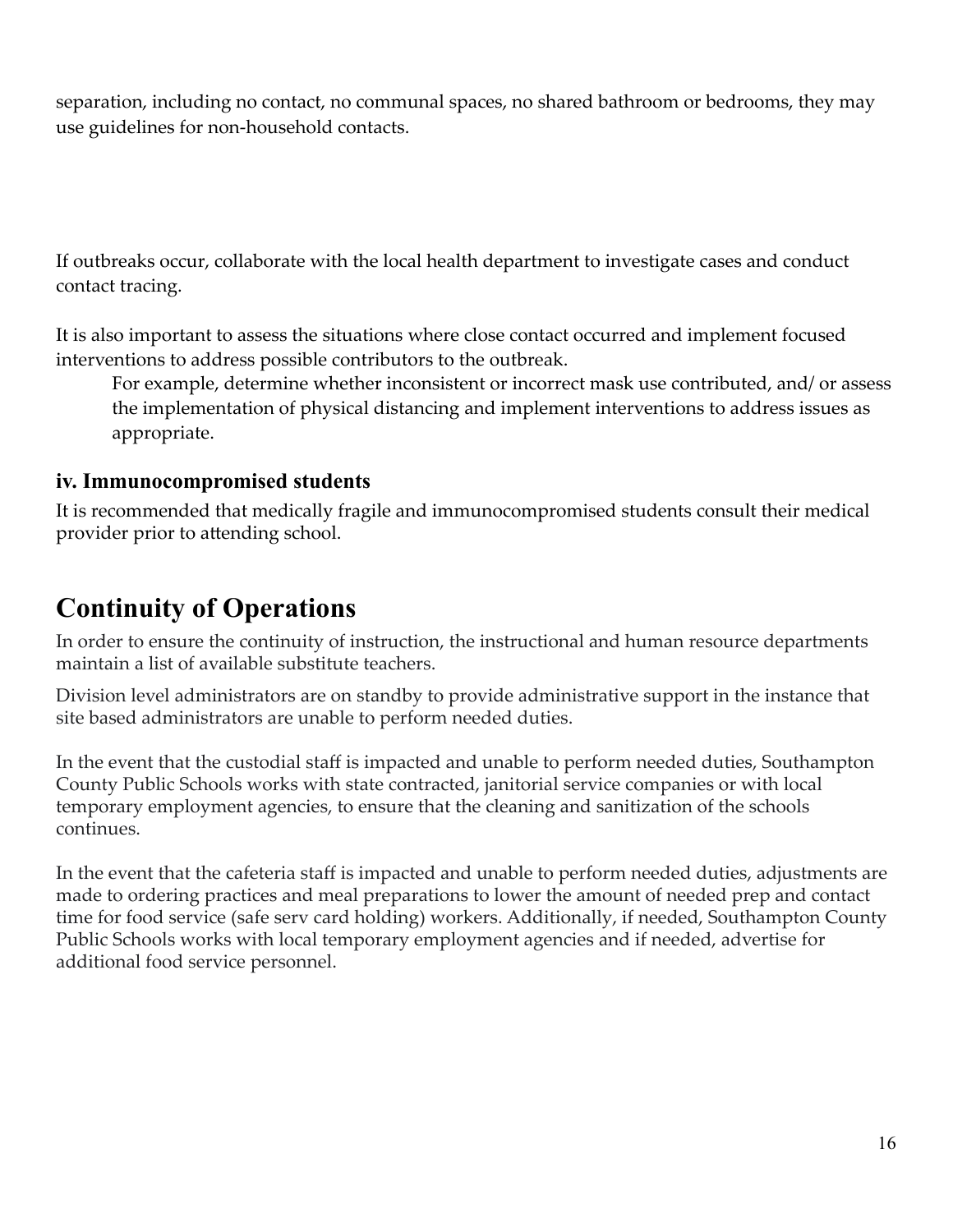# **Key Elements: Protecting Vulnerable Individuals**

## **Policy Options for Higher Risk Staff and Students**

#### **i. Telework policy**

Currently, Southampton County Public Schools has a Telework Policy. The Human Resources Director works with personnel on their individual situations.

#### **ii. Students with documented illnesses**

All schools are flexible and work with parents on providing alternatives for students with documented illnesses.

#### **iii. Policies**

Student handbooks have been updated to reflect COVID-19 practices.

### **Policies for Return to Class/Work after COVID-19 Illness**

Southampton County Public Schools will develop policy in accordance with VDH and CDC guidelines, along with legal counsel, for return to work/school for all employees and students. We will follow along with current CDC/VDH Guidance in regards to individuals returning to work/school;

Any individual, positive cases may return to campus after:

- 72 hours symptom free, without medication, 10 days after testing positive **or**
- 10 days with no symptoms, after testing positive, with a negative test, and with physician's note.
- Fully vaccinated individuals that test positive will be allowed back to work/school by either following above guidelines or with a physician's note.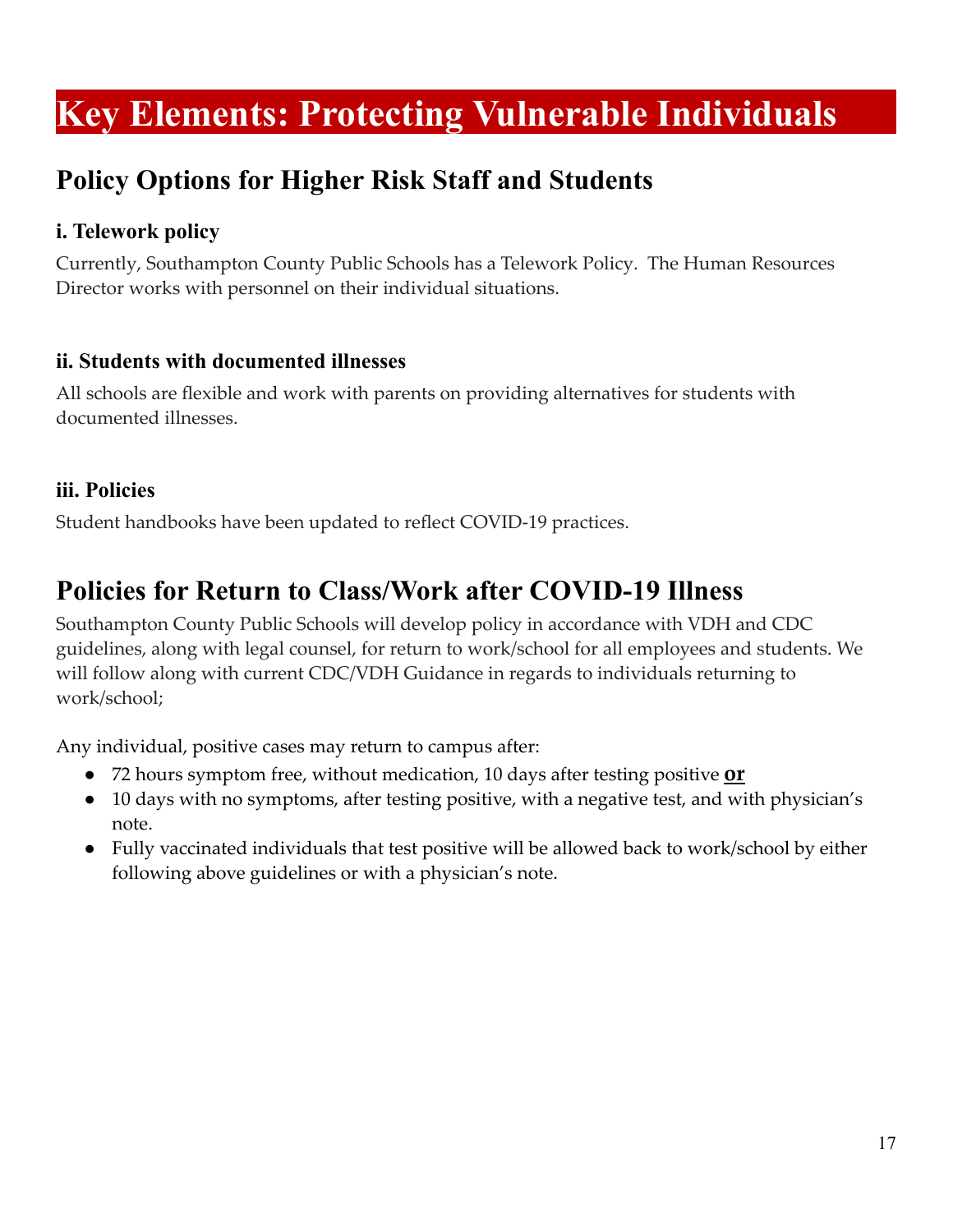# **Key Elements: Preparing for When Someone Gets Sick**

## **Those Who Present with Symptoms**

Students and staff that are found to have symptoms of COVID-19 are separated from the population immediately. Schools have designated rooms within their buildings that will be dedicated to only housing those that have exhibited symptoms of COVID-19.

School members that have to be isolated to this area will be escorted to the isolation room. In the isolation room, they will be supervised by a health professional outfitted with the proper, medical grade PPE, to include a N95 mask.

After the school member has left the room, and campus, the designated room will be sterilized immediately. This room will also receive a daily cleaning from custodial staff.

## **Safe Transportation of Those Who are Sick to Home or Healthcare Facility**

#### **i. Symptomatic individuals**

Students and staff that are found to have symptoms of COVID-19 are isolated immediately, and contact made to parent/guardian or, when needed for faculty, a family member to remove them from campus.

#### **ii. Transporting symptomatic students home**

The transportation of students found to have COVID-19 symptoms is the responsibility of parents/guardians. In the event of an extreme circumstance that prevent the parent/guardian from providing the necessary transportation, there are two options.

1) The schools provide transportation home for the student in a vehicle that is at the school with the sole purpose of transporting symptomatic individuals. The vehicle is returned to the district parking lot, sanitized, and not used in any capacity for the CDC recommended 24 hours, at a minimum.

2) The driver, employed by the school division, transporting a presumed symptomatic individual wears the appropriate PPE.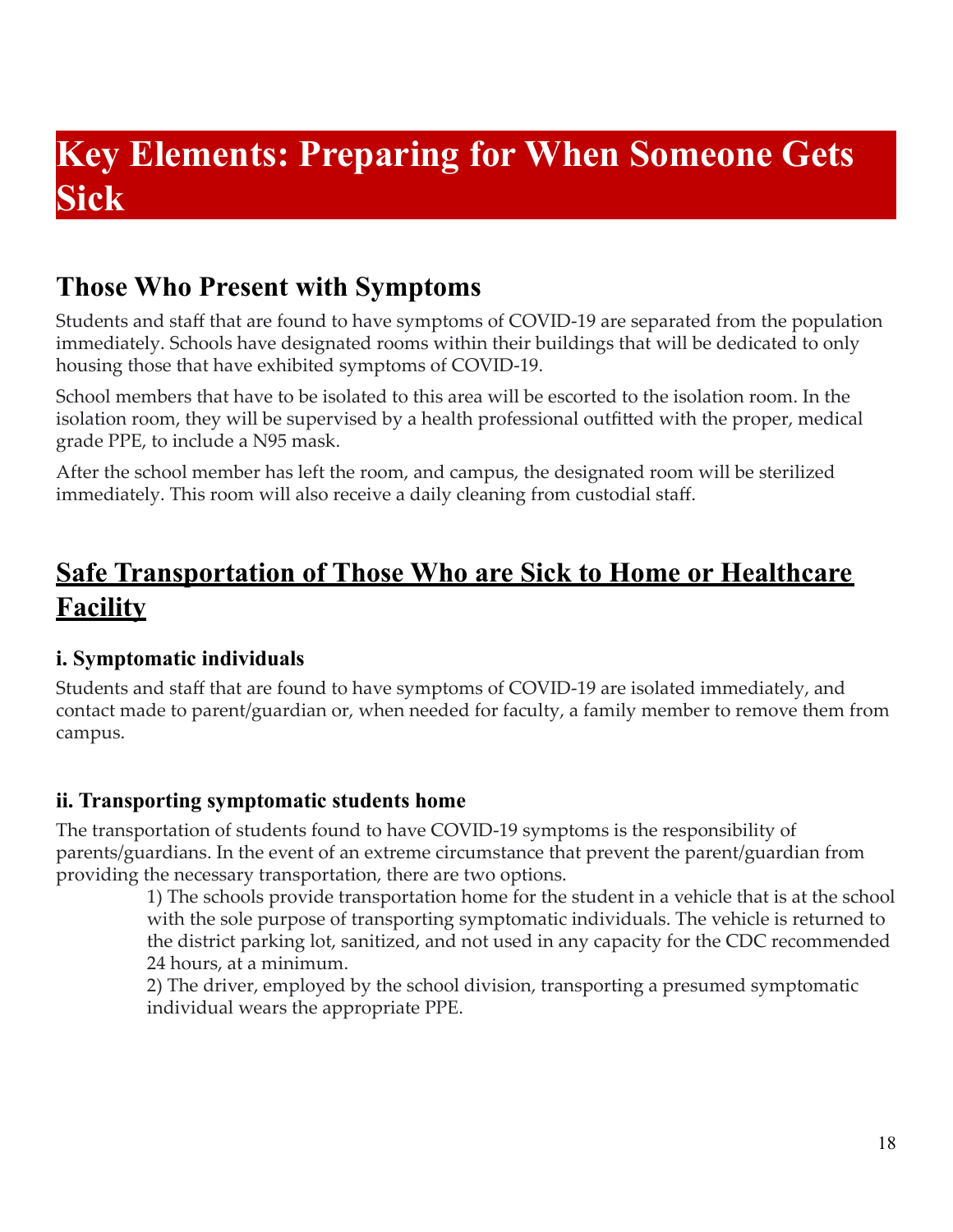## **Cleansing and Disinfection Procedures of Areas Used by Sick Individuals**

#### **i. Isolation room**

The isolation room is immediately disinfected once the individual exhibiting symptoms has left. Individuals cleaning the isolation room are properly outfitted with medical grade PPE.

#### **ii. Other areas of the building**

If an individual is found to have symptoms at the end of the school day, contact tracing is conducted to identify all areas within the building, as well as transportation to ensure that all areas that may have been contacted are cleaned appropriately.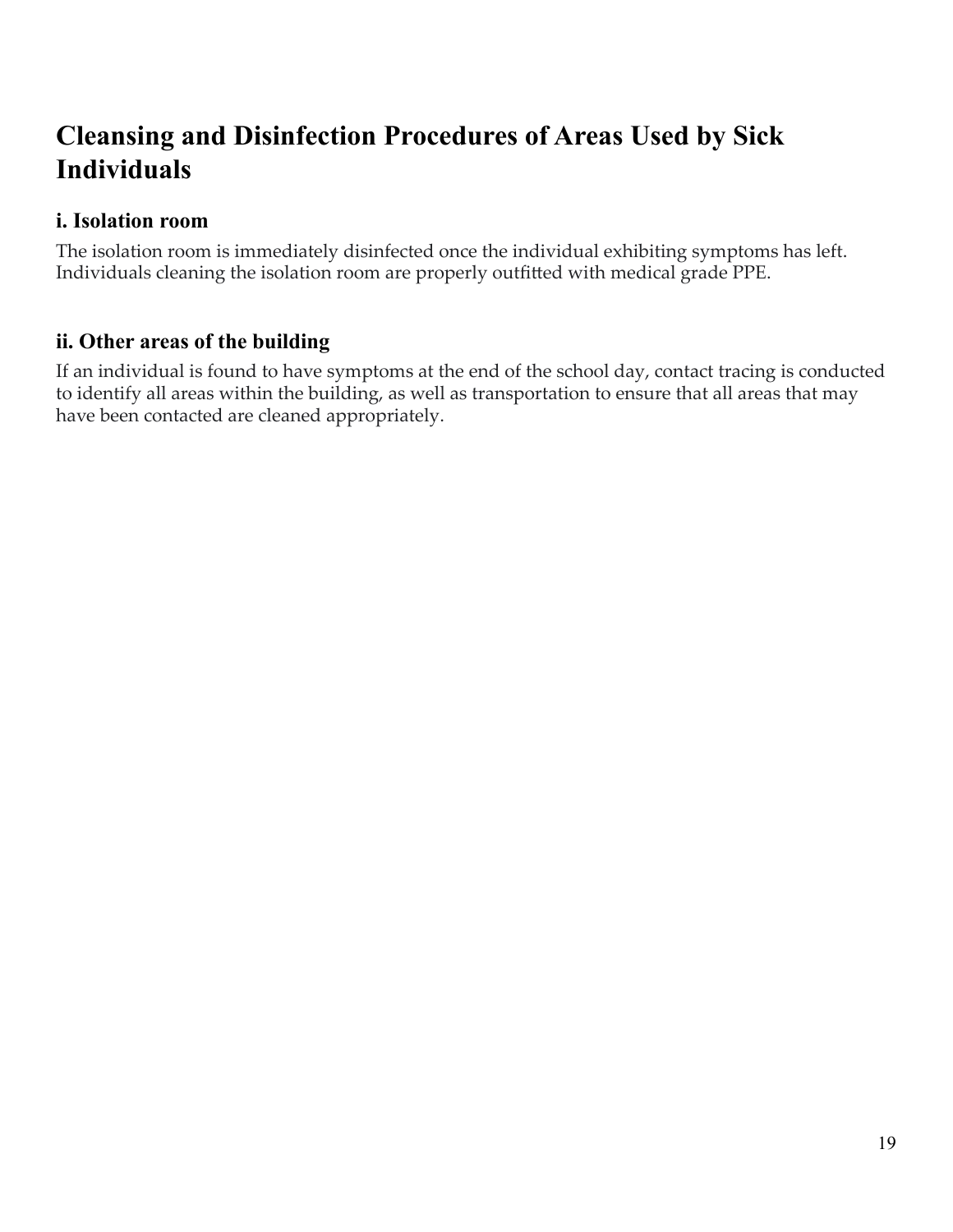#### *Communications Plan with Local Health Department*

If at any time a school community member has been tested and diagnosed with COVID-19, and the school division is contacted with the results, a parallel contact trace investigation occurs within the school division.

SCPS contact tracing will be led by the School Nursing Supervisor in conjunction with the Western Tidewater Health District. If there is a confirmed case of COVID-19, Southampton County Public Schools and the Western Tidewater Health District will determine the next steps.

# **Key Elements: Planning to Close**

### **Conditions for Reduction of In-Person Classes**

If in the course of the school year, the local health department or Southampton County Public Schools determines that the safety of students and staff can be impacted by current community transmission rates, schools will follow alternative plans for the continuity of instruction as outlined in the Southampton County Public School Division *Re-Engaging and Re-Imagining Teaching and Learning* School Resumption Plan.

## **Conditions for Complete School Closure**

If a person with a confirmed case of COVID-19 is found to have been in a school building, the determination of potential partial or full closure of facilities will be made after consultation with the Western Tidewater Health District. The facility may be shut down by the health department or superintendent if doing so is deemed appropriate.

If the decision is made to close down the affected areas or buildings, a deep cleaning of the school will occur with focus placed on the positive individual's homeroom and other visited classrooms, along with high touch areas throughout the building. After cleaning has taken place, staff and students will be allowed to return to the areas of the building.

Decisions by the school division on which, if any, staff should be allowed in the school during a COVID related closure will be made in collaboration with local health officials.